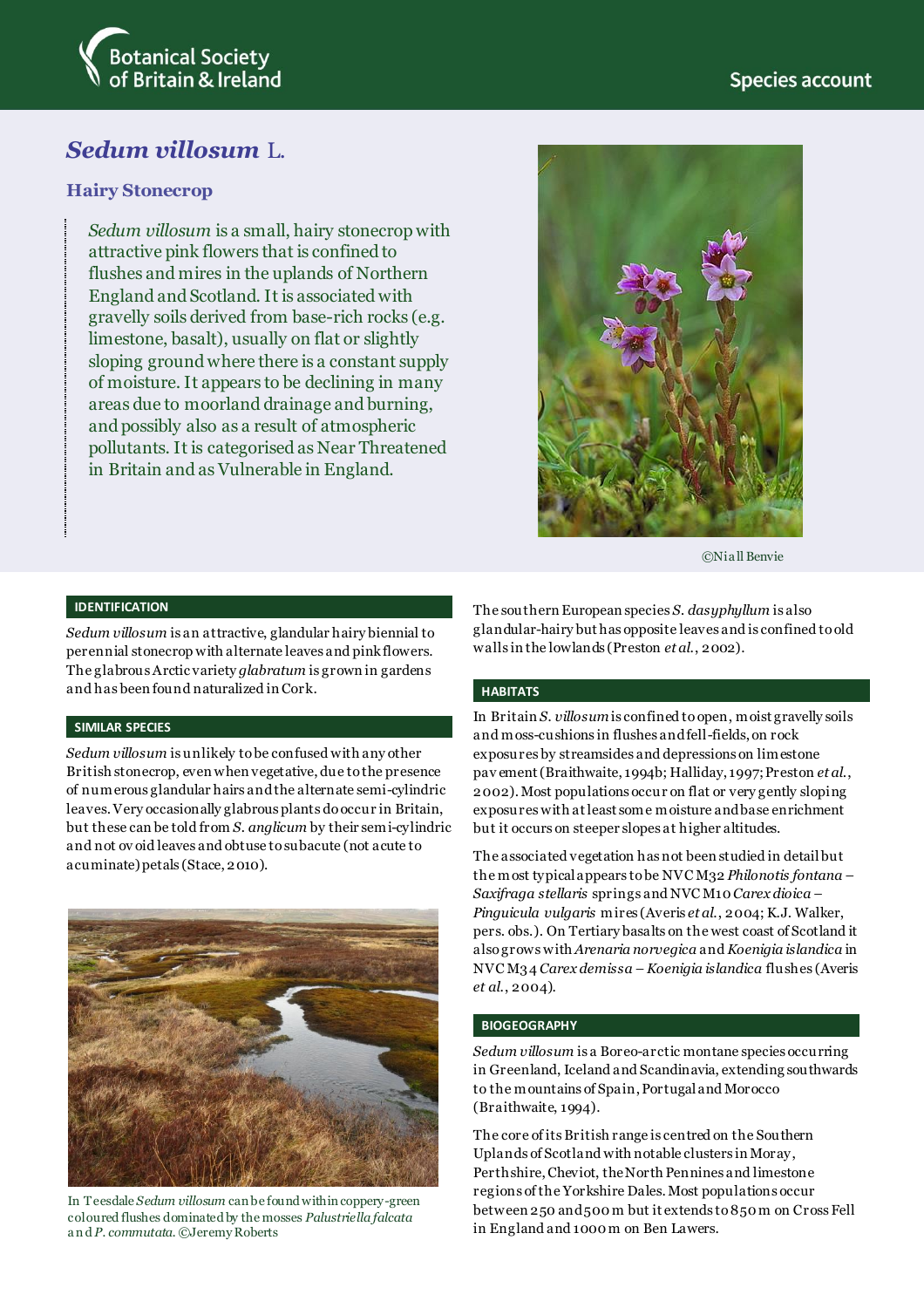# *Sedum villosum* L.

#### **ECOLOGY**

Despite its rarity very little is known about the ecology of *S. villosum*. It is a perennial, perhaps sometimes biennial chamaephyte, reproducing mainly by seed with a limited capacity to spread laterally via vegetative offshoots. Unlike other native stonecrops its leaves are not wintergreen (Poland & Clement, 2009).

The few hermaphrodite flowers are produced on lax cymes and are pollinated by insects. The ripe carpels are held erect and contain hundreds of tiny seeds (0.02 mg). The seeds have no specialized structures to aid dispersal; colonisation of news sites is therefore likely to be in soil stuck to the feet of liv estock, vehicles or humans. Plants flower from June until September.

#### **THREATS**

Recent research has revealed a steady decline in the number of *S. villosum* populations in Scotland (Amphlett, 2010; Braithwaite, 2010a, b). Braithwaite (1994) suggests a number of causes, the most important of which, historically, is the excavation of 'sheep drains' (grips) to improve upland grazing. These divert base-rich waters away from flushes thereby causing them to become more acid leading to the loss of localized species, most notably *Saxifraga hirculus* in the North Pennines (Roberts, 2010; Robinson, 2012).

Other factors include high sheep grazing pressure, muir-burn and eutrophication caused by atmospheric pollutants (mainly nitrogen) which is possibly one of the most pervasive pressures causing degradation of weakly buffered sites in the



threats in the uplands today.

#### **MANAGEMENT**

Most populations of *S. villosum* occur within extensively grazed pastures in the uplands where numbers of sheep are difficult to control. Consequently losses have been reported as a consequence of both ov er-and under-grazing leading to the loss of its fragile habitat. Ideal management is likely to comprise low levels of grazing throughout the year, by sheep rather than cattle, as these can damage its sensitive flush and mire habitats.

#### **REFERENCES**

- Amphlett, A. *Sedum villosum* (Hairy Stonecrop) in Banffshire v .c. 94. *BSBI Website* (http://bsbi.org.uk, accessed Aug 2013).
- Av eris, A., Averis, B., Birks, J., Horsfield, D., Thompson, D. & Yeo, M. 2004. *An Illustrated Guide to British Upland Vegetation.* Joint Nature Conservation Committee, Peterborough.
- Braithwaite, M.E. 1994. *Sedum villosum* L. In: A. Stewart, D.A. Pearman & C.D. Preston (eds), *Scarce Plants in Britain*, p.377. Joint Nature Conservation Committee, Peterborough.
- Braithwaite, M.E. 2010a. A wake-up call for the future of Britain's montane flora? – *Sedum villosum* in decline in Berwickshire. *BSBI News* 115, 15-17.
- Braithwaite, M.E. 2010b. Berwickshire's disappearing scarce plants. *Watsonia* 28, 129-140.
- Halliday, G. 1997. *A Flora of Cumbria*. Centre for North-west Regional Studies, Lancaster.
- Poland, J. & Clement, E. 2009. *The Vegetative Key to the British flora*. Botanical Society of the British Isles (BSBI), London.
- Preston, C.D., Pearman, D.A. & Dines, T.D. (eds & comps) 2002. *New Atlas of the British and Irish flora*. Oxford Univ ersity Press, Oxford.
- Roberts, F.J. 2010. *Marsh Saxifrage* Saxifraga hirculus*; status of English Sites in 2009.* Unpublished report to Natural England.
- Robinson, L.M. 2012. Observations on the decline of *Saxifraga hirculus* (Marsh Saxifrage) in the North Pennines. *BSBI News* 121, 53-56.
- Stace, C.E. 2010. *New Flora of the British Isles*. Third edition. Cambridge University Press, Cambridge.

Distribution of *Sedum villosum*in Great Britain and Ireland.